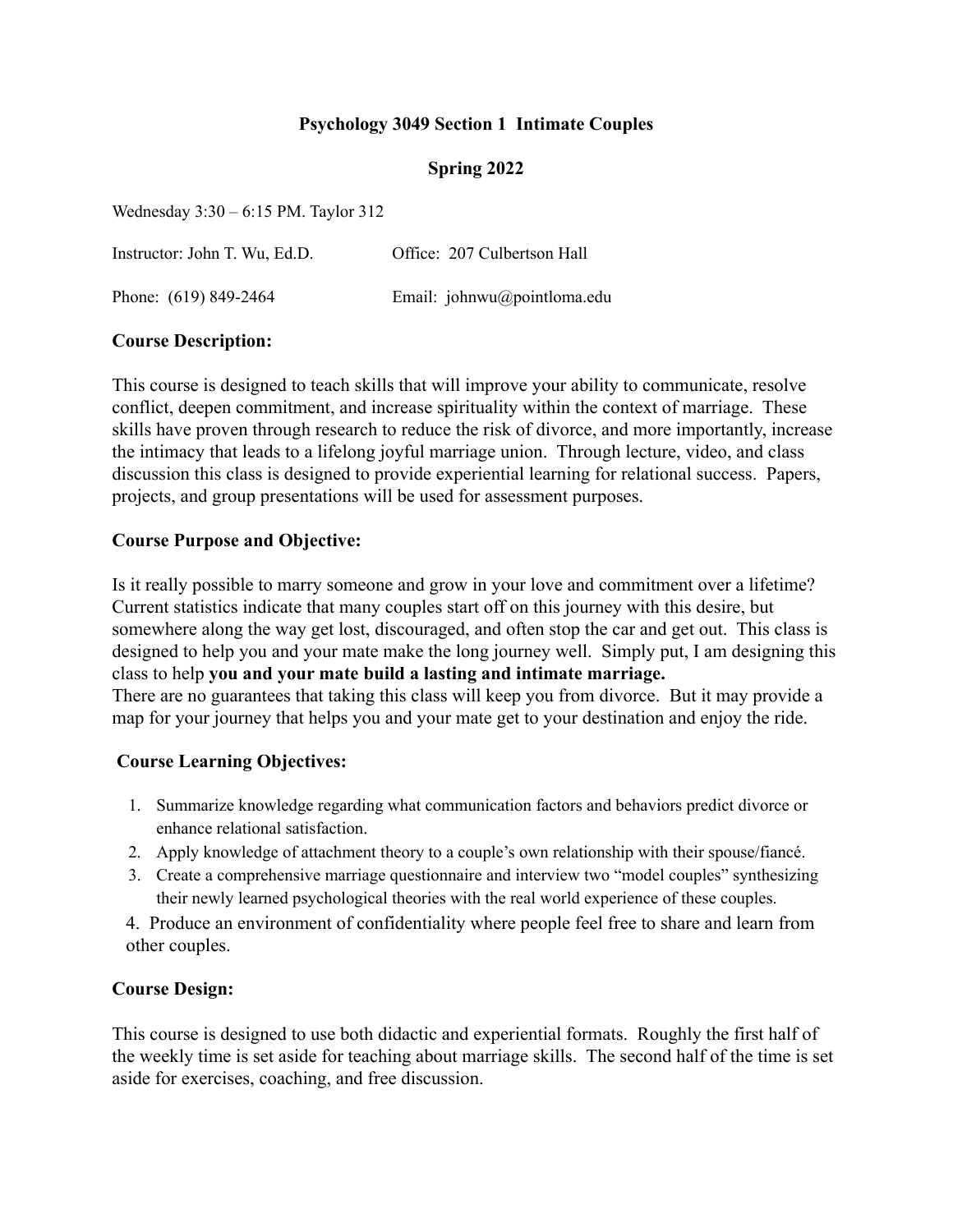The course is restricted to married and engaged couples. The main reason for this is that I assume that you and your partner have already committed your lives to one another. **We will not discuss factors in choosing a mate or the suitability of you and your mate. The entire focus of the course is to help you and your mate grow closer in your relationship with one another.** As such, if you or your partner are unsure whether you want to stay together, I recommend that you seek couples therapy to address the specifics of your relationship. **This course is not designed for couples in deep distress, or a last-ditch attempt to hold couples together**. Instead, it is designed to help committed couples grow in their commitment to one another, utilizing techniques proven by research.

## **Confidentiality:**

It is essential that all members enter into a verbal contract of confidentiality. This means that no one discusses anything that is spoken about in the group outside the group. The professor will also abide by this principle except in cases where consultation is needed or where he is required to report by law (e.g., child, elder, dependent adult, spouse abuse, or risk to hurt self or someone else). You may share your experience of group (what you are learning about relationships and yourself) with others outside group but never disclose the names or experiences of other members. Discussing group issues with your mate is encouraged without divulging names or other personal information. I encourage you and your mate to discuss what you are willing to share with the group. To benefit most, **there may be times when you two share difficult topics, but the goal should never be to needlessly embarrass your mate**.

#### **Assignments:**

- **Married Couple Interview**:
	- o Each couple will interview two happily married couples. Scan ahead in the required books to create list of questions that relate to the material we are studying. Write your interview in a **joint 4-6 page paper**, and be prepared to share your findings with the group.

### ● **Mid-Semester Reflection Paper:**

 $\circ$  After finishing the first book <u>A Lasting Promise</u>, each member of the couple will turn in a **separate 2-3 page paper** containing their reflections about the material, what ground rules you will set up as a couple, and how see yourselves using the tools in your marriage. I recommend that each person maintain a personal journal to record your reflections and personal applications across the course.

### ● **Hosting:**

o Each couple will sign up for sessions where they are the "hosts" of the class that day. This entails setting up the room, playing fun background music (hopefully something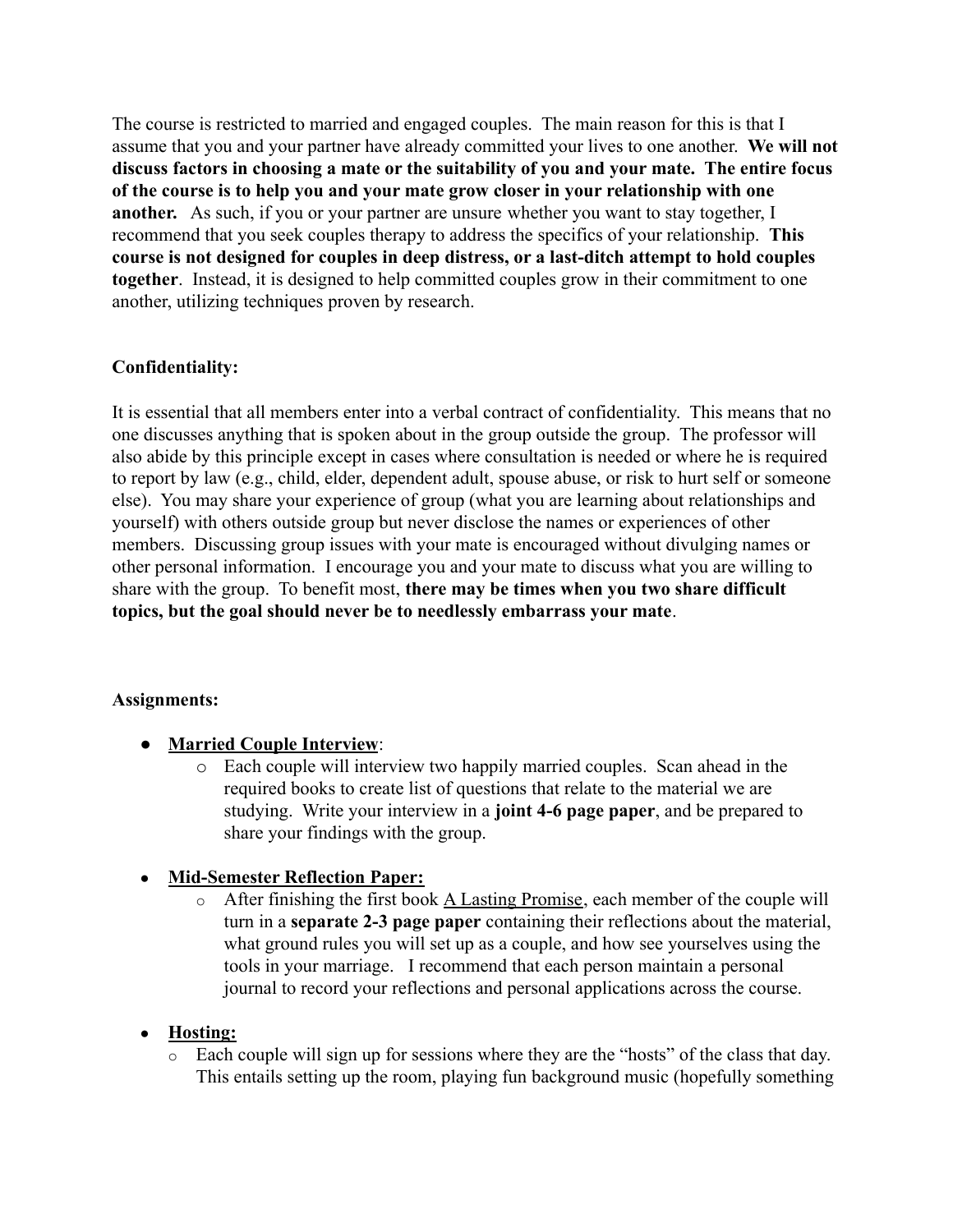positive and love related), arranging a light snack (does not have to be expensive), and creating the discussion questions for that day.

o The discussion starter can come from our readings that week or an article about relationships you have come across. Come up with two or three discussion questions about the topic and write them on the board at the beginning of class.

## ● **Joint Declaration Project:**

- o On the last day of class, each person will turn in a **separate marriage declaration project**. This project will include:
	- a summary of what you learned about relationships from your family and past, both good and bad (let the AAI questions influence you but don't feel you have to answer each one)
	- what is your "demon dance" with your partner
	- what do you and your partner need most at these times
	- what techniques you might use in difficult situations
	- finally a **letter of commitment** written to your partner

Please make two copies of this assignment because I plan to keep the copy that is turned in to me.

## **Grading:**

The semester grade will be based on 1) your attendance, 2) completing the four assignments, 3) participation in the exercises. The actions of both partners will impact the grade of both. In other words, if only one person is receiving a grade, the actions of both affect that grade. If two people are receiving a grade, both partners will receive the same grade. Does that mean that if one person wants to sabotage the grade of the other and refuses to do any work, that both partners would receive a poor grade? Yes. This is marriage. Get used to it.  $\odot$ 

Because so much of this course is participatory, missing any sessions is greatly discouraged. If more than two sessions are missed, the couple's grade will be lowered by one grade.

### **Office Hours:**

Most of your issues will be handled within class. I encourage you to bring difficulties you are experiencing with one another to the group to be addressed and helped there.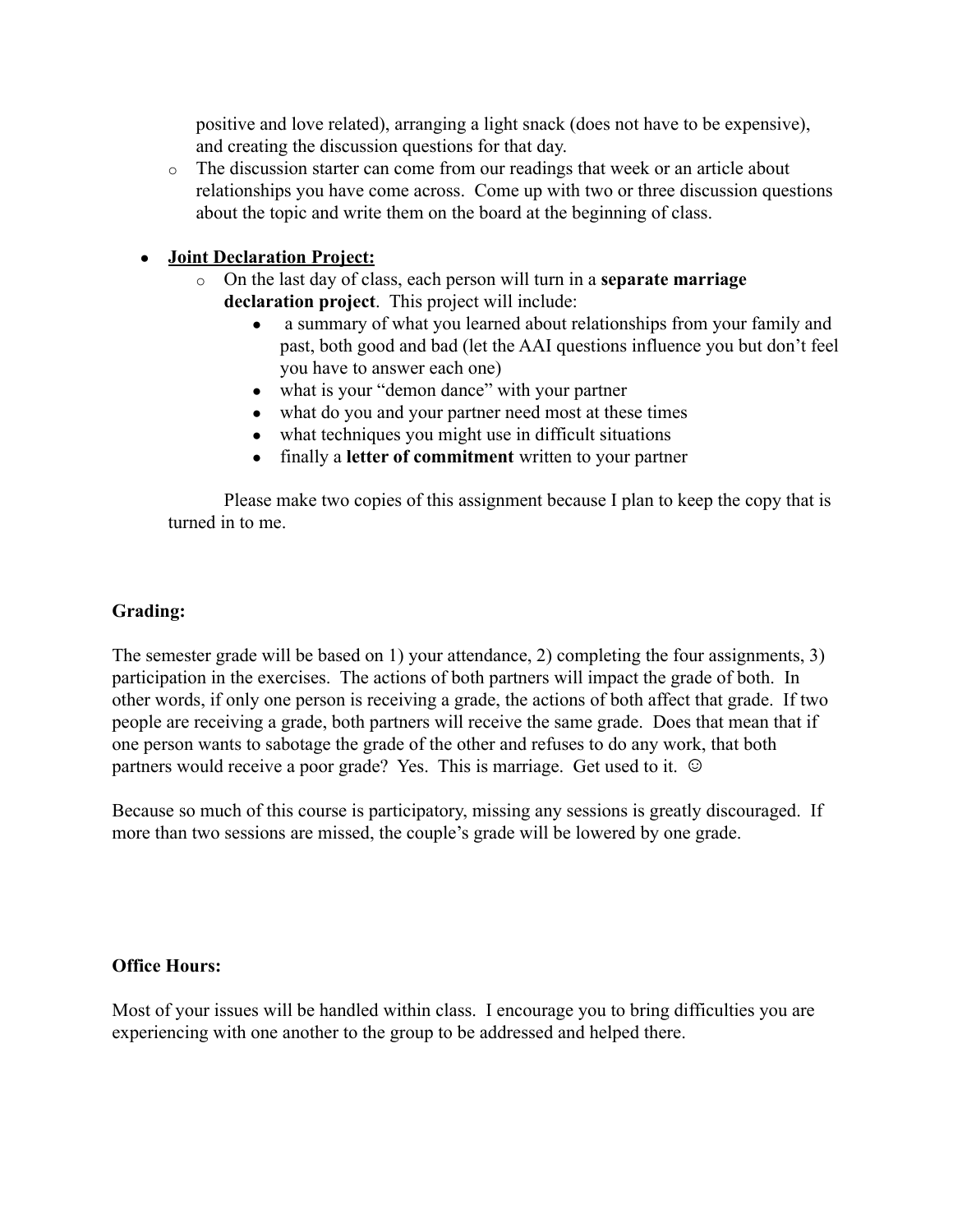### **Required Reading:**

A Lasting Promise: A Christian Guide to Fighting For Your Marriage. 2014. Stanley, Trathen, McCain, Bryan. Jossey-Bates. (One book for the couple).

A Lasting Promise Participant Workbook. 2017. Stanley, Trathen, McCain, Bryan. (One set for the couple, buy in class for \$20).

Created for Connection: The "Hold Me Tight" Guide for Christian Couples. 2016. Dr. Susan Johnson and Kenneth Sanderfer. Little, Brown, and Company. (One copy for the couple).

Here are the tentative dates for your reading and other assignments.

| Wednesday 1/12/21 | Introduction: Saving Your Marriage Before It<br>Starts (SYMBIS) Chpt 1: Have You Faced the<br>Myths of Marriage with Honesty? |
|-------------------|-------------------------------------------------------------------------------------------------------------------------------|
| 1/19              | A Lasting Promise (ALP) Read Chpt 1& 3:<br>Foundations and Oneness, Prayer                                                    |
| 1/26              | ALP Read Chpt $2 \& 5$ : Communication. Filters<br>and Criticism                                                              |
| 2/2               | ALP Read Chpt 4 &6: Solving Problems and<br>Ground Rules.                                                                     |
| 2/9               | ALP Read Chpt 8 &9: Expectations and Hidden<br>Issues.                                                                        |
| 2/16              | <b>Class Project</b>                                                                                                          |
| 2/23              | ALP Read Chpt 14 & 15: Commitment and<br>Forgiveness. Amy Grant.                                                              |
|                   | <b>Marriage Interviews Due</b>                                                                                                |
|                   | Esther Perel: Where Should We Begin ep 1                                                                                      |
|                   | How Live and Not Kill Spouse                                                                                                  |
|                   | The Number 1 Key to Incredible Sex I and II                                                                                   |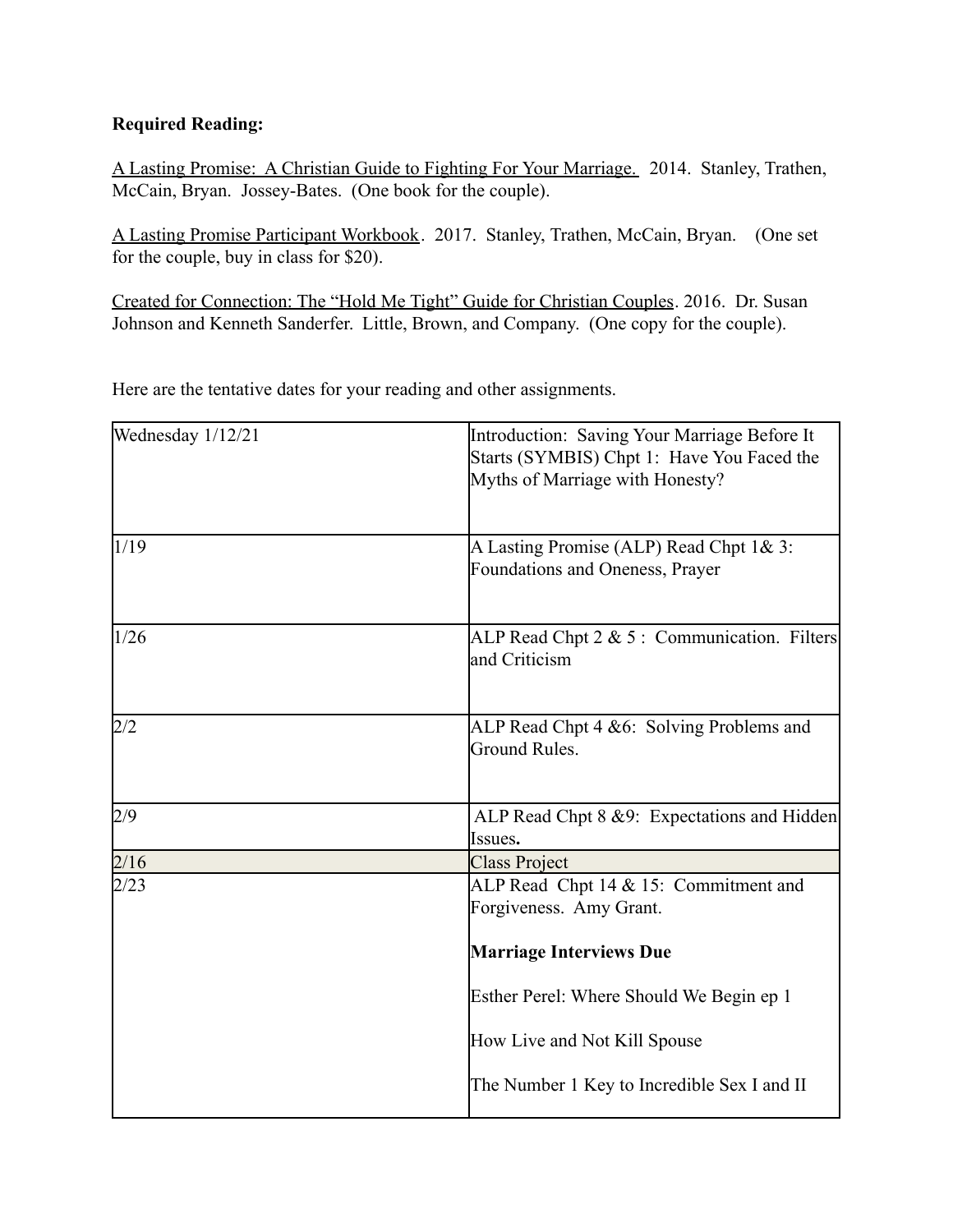|      | War Room                                       |
|------|------------------------------------------------|
| 3/2  | ALP Read Chpt 11, 12, 13, 16: Friendship, Sex, |
|      | and Spirituality                               |
|      |                                                |
|      | The Number 1 Key to Incredible Sex I and II    |
|      | War Room                                       |
| 3/9  | <b>Spring Break</b>                            |
|      |                                                |
| 3/16 | CFC: Love and Attachment : Pg 17-70 (skim)     |
|      | CFC: Pg 71-108 Conversation 1: Recognize the   |
|      | Demon Dialogues                                |
|      | Movie: I Can Only Imagine                      |
|      | <b>ARE Questions</b>                           |
|      | <b>Mid Semester Paper Due</b>                  |
| 3/23 | CFC: pg 109-132 Conversation 2: Finding the    |
|      | Raw Spots                                      |
|      | Money Habitudes                                |
|      |                                                |
|      | CFC: pg 133-154 Conversation 3: Revisit a      |
|      | <b>Rocky Moment</b>                            |
| 3/30 | CFC: pg 154-180 Conversation 4: Hold Me        |
|      | Tight                                          |
|      |                                                |
| 4/6  | CFC: 181-199: Conversation 5: Forgiving        |
|      | Injuries                                       |
|      | CFC: 200-218 Conversation 6: Tender Touch      |
|      | and Sex                                        |
| 4/13 | <b>Easter Break</b>                            |
|      | CFC: 219-245 Conversation 7: Keeping Your      |
| 4/18 | Love Alive                                     |
|      | Read 249-291 The Power of Hold Me Tight        |
|      |                                                |
|      | <b>Final Declaration Project Due</b>           |
| 4/27 | No Class: Conference Day                       |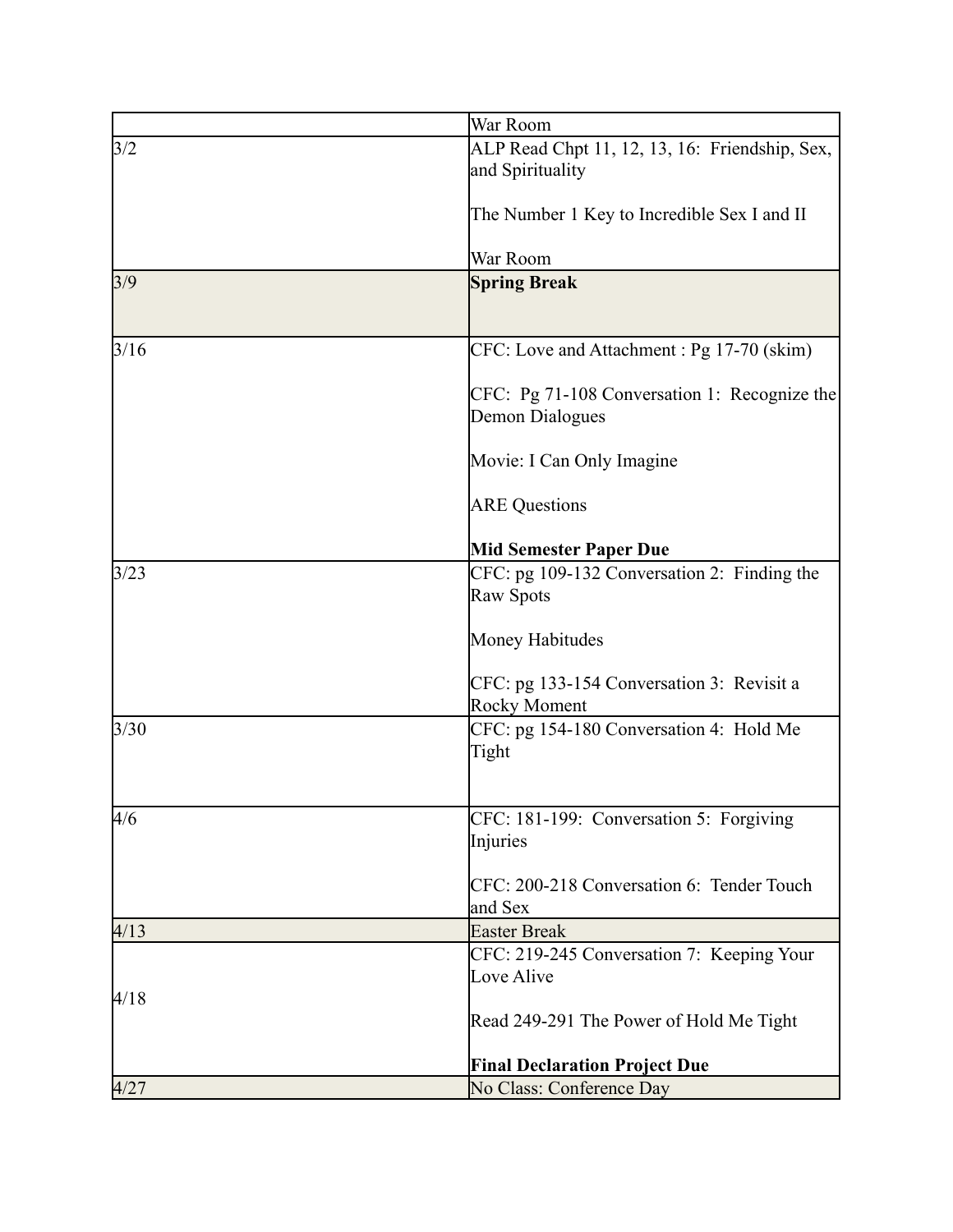### **PLNU Mission**

### **To Teach ~ To Shape ~ To Send**

Point Loma Nazarene University exists to provide higher education in a vital Christian community where minds are engaged and challenged, character is modeled and formed, and service is an expression of faith. Being of Wesleyan heritage, we strive to be a learning community where grace is foundational, truth is pursued, and holiness is a way of life.

## **USE OF TECHNOLOGY**

In order to be successful in the online environment, you'll need to meet the minimum technology and system requirements; please refer to the *Technology [and System Requirements](https://help.pointloma.edu/TDClient/1808/Portal/KB/ArticleDet?ID=108349)* information. Additionally, students are required to have headphone speakers compatible with their computer available to use. If a student is in need of technological resources please contact [student-tech-request@pointloma.edu](mailto:student-tech-request@pointloma.edu).

Problems with technology do not relieve you of the responsibility of participating, turning in your assignments, or completing your class work.

## **PLNU ACADEMIC ACCOMMODATIONS POLICY**

While all students are expected to meet the minimum standards for completion of this course as established by the instructor, students with disabilities may require academic adjustments, modifications or auxiliary aids/services. At Point Loma Nazarene University (PLNU), these students are requested to register with the Disability Resource Center (DRC), located in the Bond Academic Center ([DRC@pointloma.edu](mailto:DRC@pointloma.edu) or 619-849-2486). The DRC's policies and procedures for assisting such students in the development of an appropriate academic adjustment plan (AP) allows PLNU to comply with Section 504 of the Rehabilitation Act and the Americans with Disabilities Act. Section 504 prohibits discrimination against students with special needs and guarantees all qualified students equal access to and benefits of PLNU programs and activities. After the student files the required documentation, the DRC, in conjunction with the student, will develop an AP to meet that student's specific learning needs. The DRC will thereafter email the student's AP to all faculty who teach courses in which the student is enrolled each semester. The AP must be implemented in all such courses.

If students do not wish to avail themselves of some or all of the elements of their AP in a particular course, it is the responsibility of those students to notify their professor in that course. PLNU highly recommends that DRC students speak with their professors during the first two weeks of each semester about the applicability of their AP in that particular course and/or if they do not desire to take advantage of some or all of the elements of their AP in that course.

## **PLNU COPYRIGHT POLICY**

Point Loma Nazarene University, as a non-profit educational institution, is entitled by law to use materials protected by the US Copyright Act for classroom education. Any use of those materials outside the class may violate the law.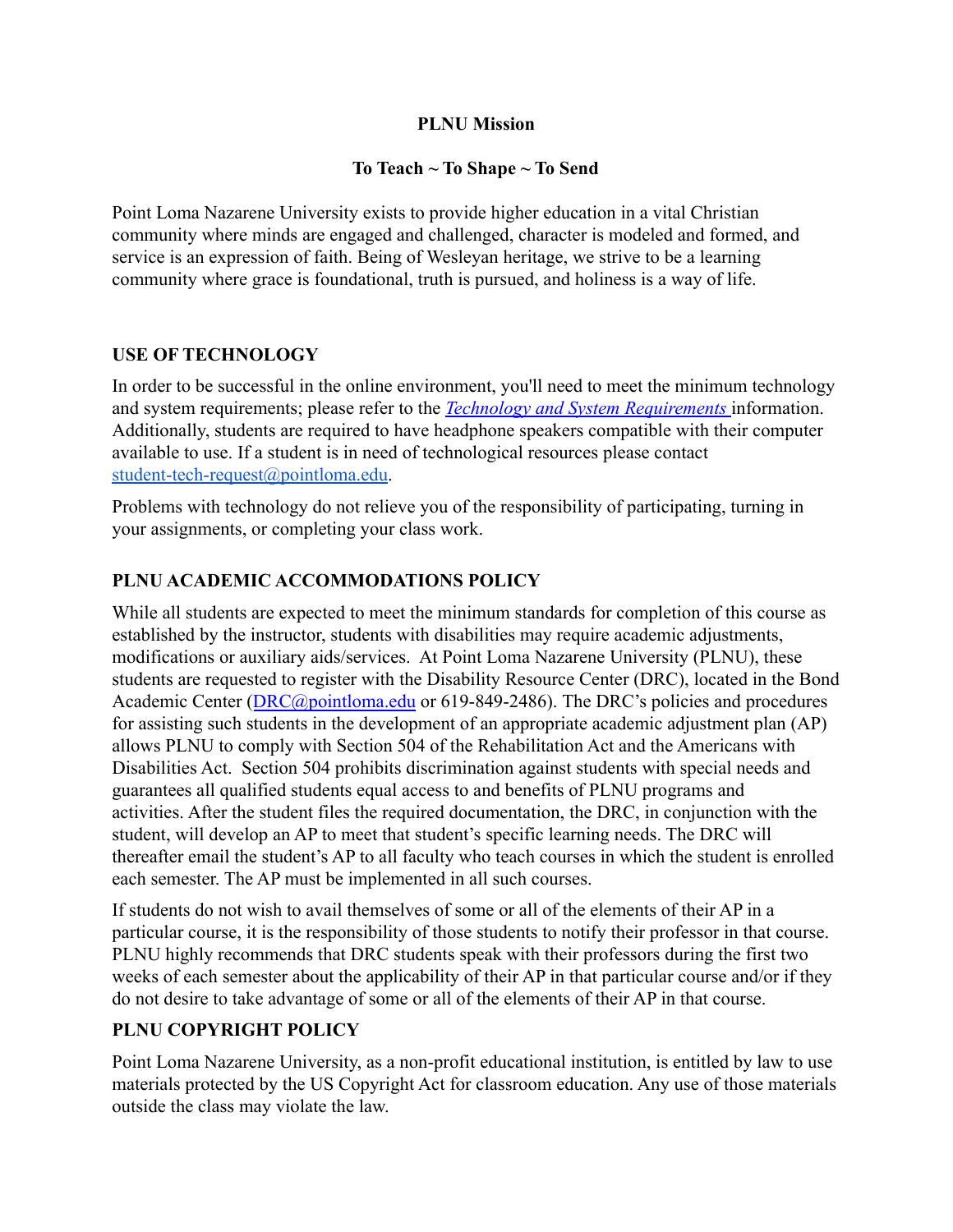## **PLNU ACADEMIC HONESTY POLICY**

Students should demonstrate academic honesty by doing original work and by giving appropriate credit to the ideas of others. Academic dishonesty is the act of presenting information, ideas, and/or concepts as one's own when in reality they are the results of another person's creativity and effort. A faculty member who believes a situation involving academic dishonesty has been detected may assign a failing grade for that assignment or examination, or, depending on the seriousness of the offense, for the course. Faculty should follow and students may appeal using the procedure in the university Catalog. See [Academic](https://catalog.pointloma.edu/content.php?catoid=41&navoid=2435#Academic_Honesty) Policies for definitions of kinds of academic dishonesty and for further policy information.

## **COURSE CREDIT HOUR INFORMATION**

In the interest of providing sufficient time to accomplish the stated Course Learning Outcomes, this class meets the PLNU credit hour policy for a 3 unit class delivered over 16 weeks. It is anticipated that students will spend a minimum of 37.5 participation hours per credit hour on their coursework. For this course, students will spend an estimated 112.5 total hours meeting the course learning outcomes. The time estimations are provided in the Canvas modules.

# **STATE AUTHORIZATION**

State authorization is a formal determination by a state that Point Loma Nazarene University is approved to conduct activities regulated by that state. In certain states outside California, Point Loma Nazarene University is not authorized to enroll online (distance education) students. If a student moves to another state after admission to the program and/or enrollment in an online course, continuation within the program and/or course will depend on whether Point Loma Nazarene University is authorized to offer distance education courses in that state. It is the student's responsibility to notify the institution of any change in his or her physical location. Refer to the map on [State Authorization](https://www.pointloma.edu/offices/office-institutional-effectiveness-research/disclosures) to view which states allow online (distance education) outside of California.